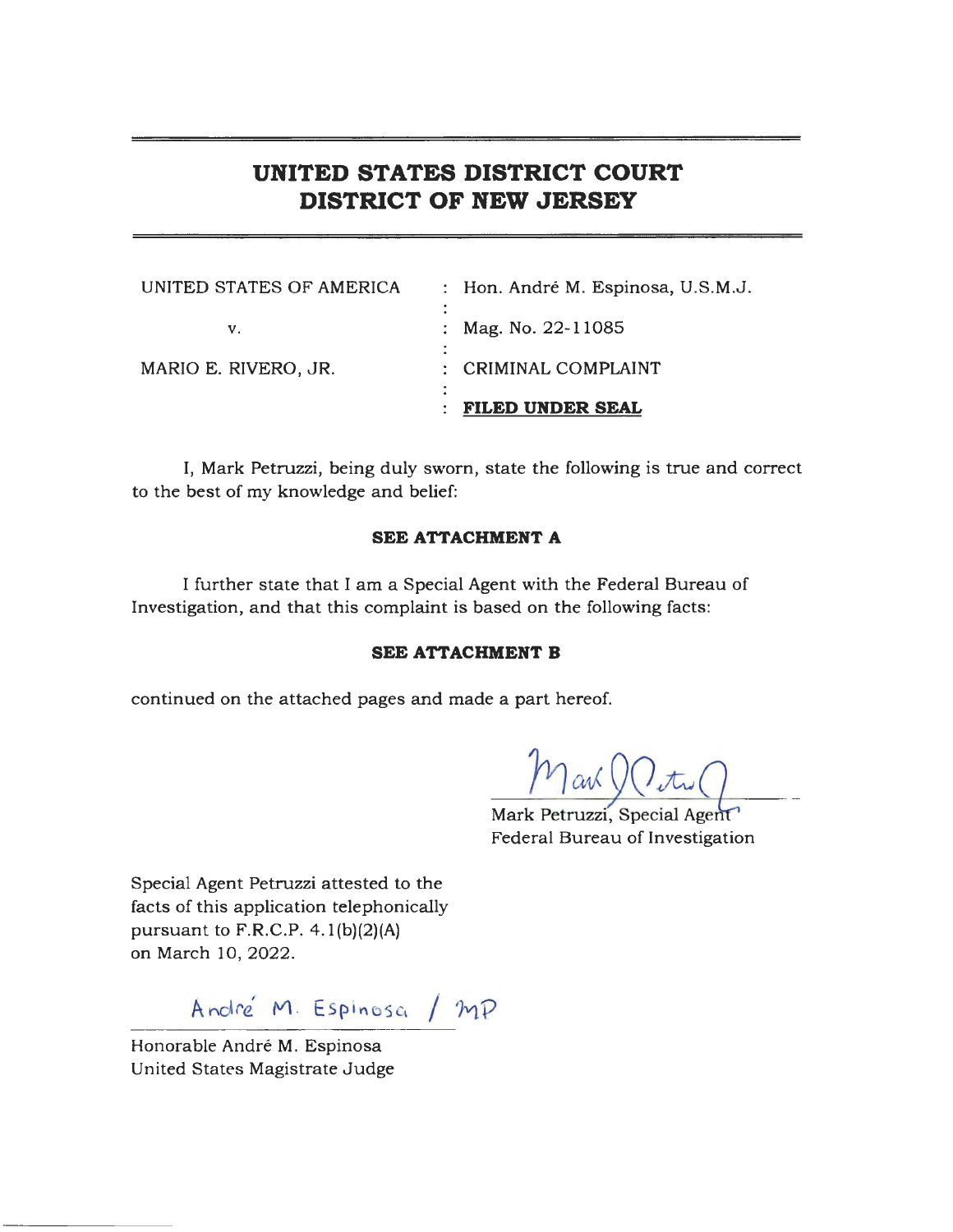# **ATTACHMENT A**

## **Counts One and Two (Wire Fraud)**

On or about the dates set {orth in the table below, in the District of New Jersey and elsewhere, defendant

# **MARIO E. RIVERO, JR.**

knowingly and intentionally devised and intended to devise a scheme and artifice to defraud victim investors, including Victim 1, Victim 2, and Victim 3, and to obtain money and property from victim investors by means of materially false and fraudulent pretenses, representations, and promises, and, for the purpose of executing this scheme and artifice to defraud. did knowingly and intentionally transmit and cause to be transmitted by means of wire communications in interstate and foreign commerce, certain writings, signs, signals, pictures, and sounds, specifically those referenced below, each constituting a separate count of this Complaint.

| Count                  | <b>Approximate Date</b>                  | Wire                                   |
|------------------------|------------------------------------------|----------------------------------------|
|                        | November 26, 2018                        | Causing the transmission of            |
|                        |                                          | approximately \$75,044.02 fraudulently |
|                        | obtained from Victim 1, by an interstate |                                        |
|                        |                                          | wire that traveled through New Jersey. |
| November 16, 2020<br>2 | Causing the transmission of              |                                        |
|                        |                                          | approximately \$150,000 fraudulently   |
|                        | obtained from Victims 2 and 3, by an     |                                        |
|                        |                                          | interstate wire that traveled through  |
|                        |                                          | New Jersey.                            |

All in violation of Title 18, United States Code, Sections 1343 and 2.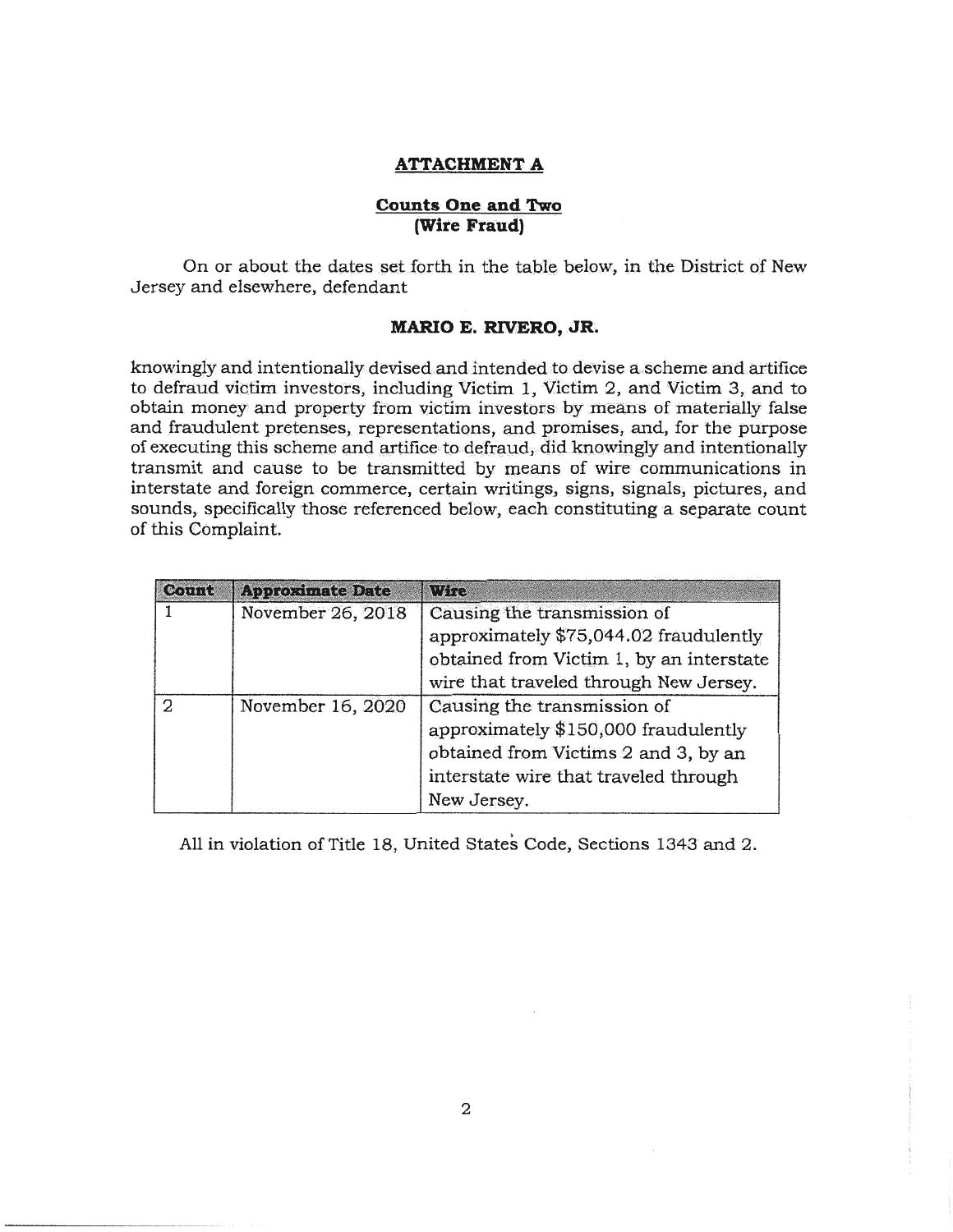# **Count Three (Investment Advisor Fraud)**

From in or around April 2018 through in or around November 2020, in the District of New Jersey, and elsewhere, defendant

#### **MARIO E. RIVERO, JR**

knowingly and willfully used instrumentalities of intepstate commerce and;other means, directly and indirectly: (a) to employ a device, scheme, and artifice to defraud clients and prospective clients; (b) to engage in a transaction, practice, and course of business which operated as a fraud or deceit upon clients and prospective clients; and (c) to engage in an act, practice, and course of business which was fraudulent, deceptive, and manipulative, namely, that RIVERO, an investment adviser, fraudulently obtained money and property from Victim 1, Victim 2, Victim 3, and Victim 4 by falsely claiming that the funds were used or would be used for investments on behalf of the respective victims, but that were not actually used for investments and instead were diverted to RIVERO's friends and family members, and into accounts controlled by RIVERO to be spent on his personal expenditures.

In violation of Title 15, United States Code, Sections 80b-6 and 80b-17; and Title 18, United States Gode, Section 2.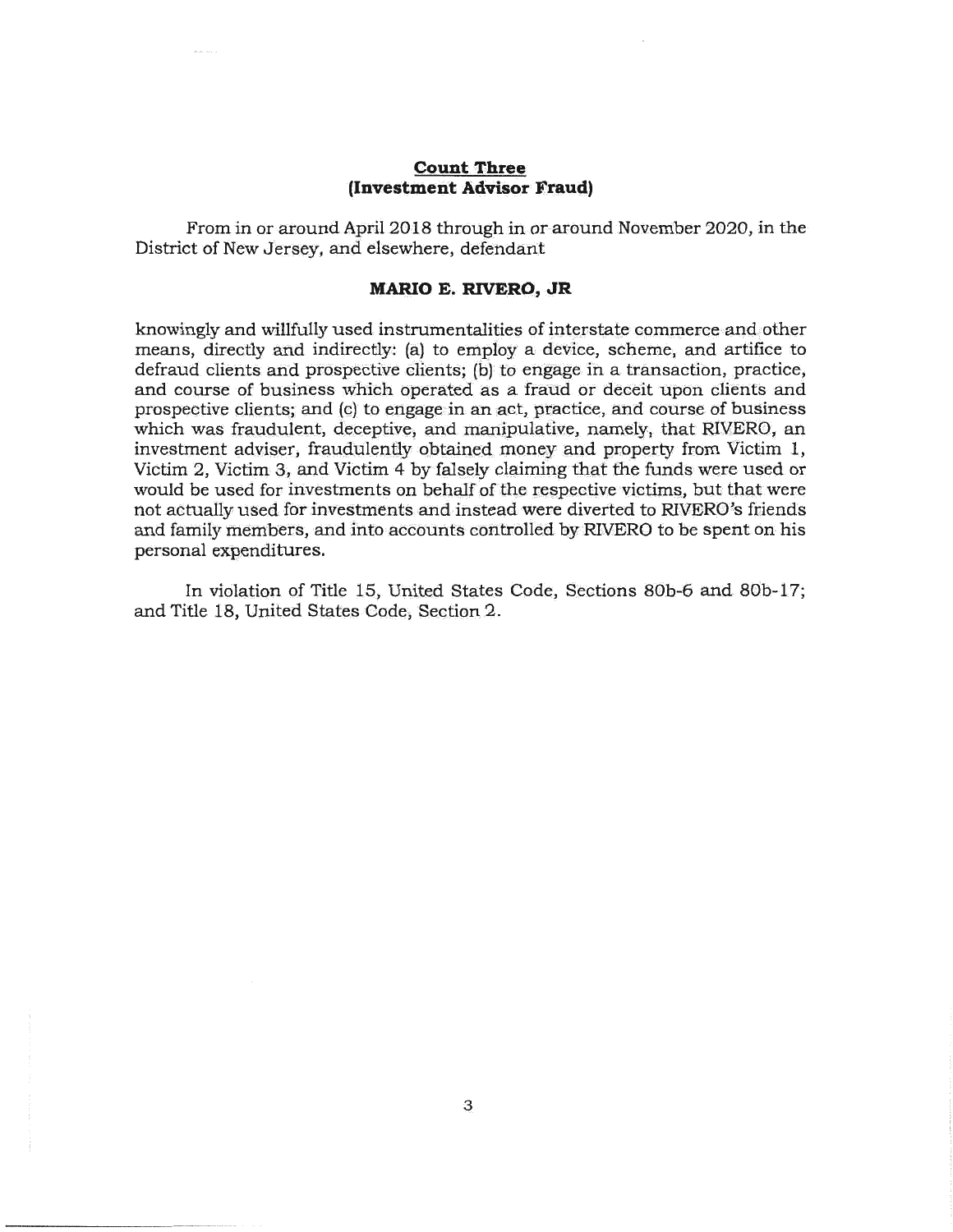# **Count Four (Securities Frauct)**

From in or around April 2018 through in or around November 2020, in the District of New Jersey, and elsewhere, defendant

## **MARIO E. RIVERO, JR**

knowingly and willfully, directly and indirectly, by use of the means and instrumentalities of interstate commerce, the mails, and facilities of national securities exchanges, in connection with the purchase and sale of securities, used and employed manipulative and deceptive devices and contrivances in violation of Title 17, Code of Federal Regulations, Section 240.10b-5 by (a) employing devices, schemes and artifices to defraud; (b) making untrue statements of material facts and omitting to state material facts necessary in order to make the statements true, in light of the eircumstances in which they were made, not misleading; and (c) engaging in acts, practices and courses of business which operated and would operate as a fraud and deceit upon persons, that is, RIVERO engaged in a securities fraud scheme by selling, or causing the sale of, securities in the victim investors' accounts and then using the proceeds from those sales to enrich himself and his family members.

All in violation of Title 15, United States Code, Sections 78j(b) and 78ff, Title 17, Code of Federal Regulations, Section 240.10b-5, and Title 18, United States Gode, Seetion 2.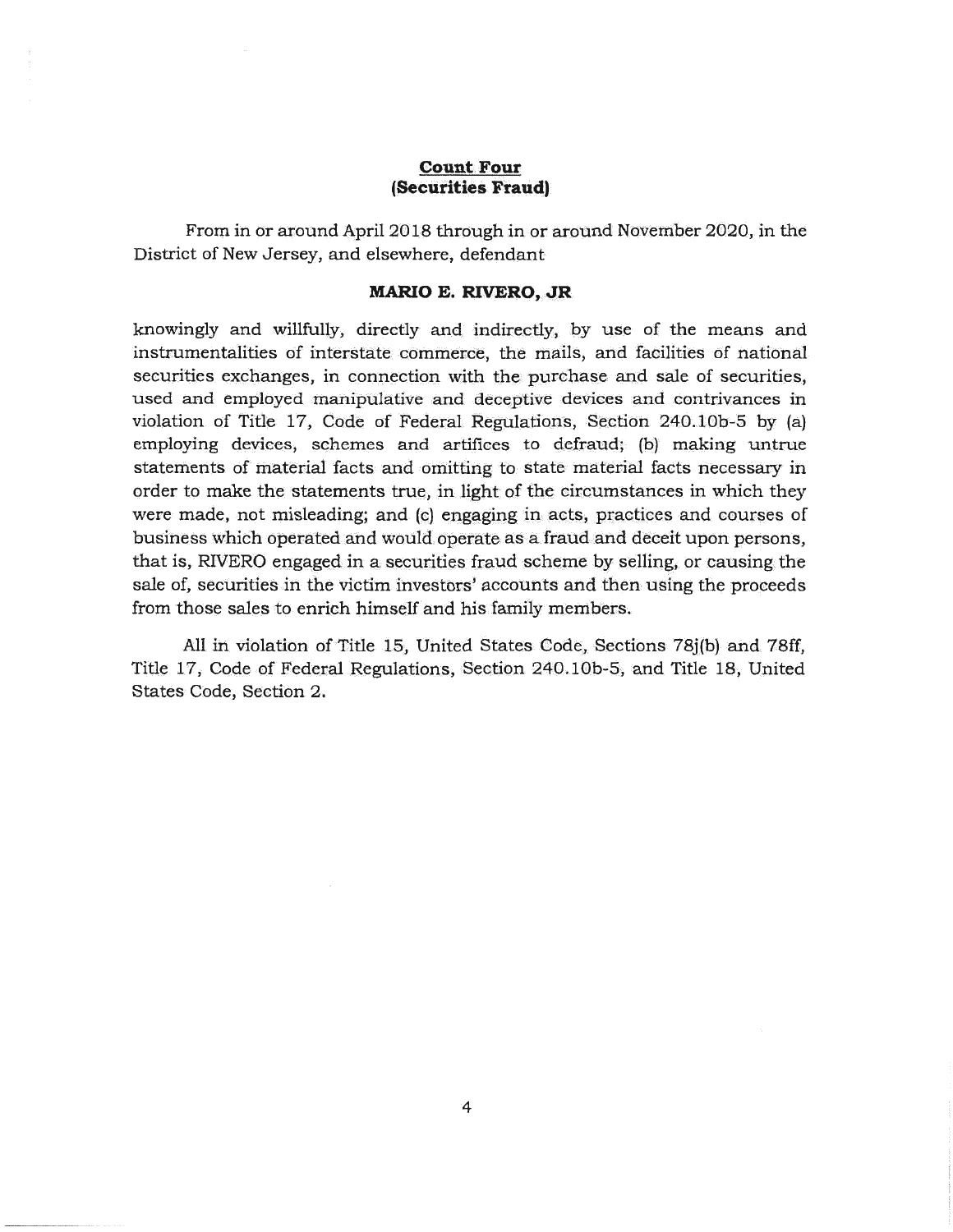#### **ATTACHMENT B**

I, Mark Petruzzi, am a Special Agent with the Federal Bureau of Investigation. I have conducted an investigation and discussed this matter with other law enforcement officers who have participated in this investigation and have knowledge of the following facts. Because this affidavit is being submitted for the limited purpose of establishing probable cause, I have not included each and every fact known to me concerning this investigation. I have set forth only the facts which I believe are necessary to establish probable cause. Unless specifically indicated, all dates and dollar amounts described in this affidavit are approximate and all conversations and statements described in this affidavit are related in substance and in part.

### **Introduction**

1. From in or around April 2018 through in or around November 2020, defendant MARIO E. RIVERO, JR. ("RIVERO"), an investment advisor, fraudulently obtained and diverted at least approximately \$529,870 from at least four clients. These funds were initially invested in brokerage accounts that RIVERO managed on behalf of his clients. Despite his obligation to manage his clients' accounts responsibly and honestly, RIVERO convinced his clients to sell a portion of the securities in their accounts and then to authorize the transfer of the resulting funds into their respective checking or savings accounts under the fraudulent pretense that RIVERO would be investing the funds elsewhere. Following the transfer of the funds into his clients' checking and savings accounts, RIVERO diverted the funds from the checking/savings accounts into accounts, controlled by others, from which the funds were gradually funneled back to RIVERO, who used his clients' funds to travel, gamble, and pay his personal expenses.

#### **Background**

2. At all times relevant to this Complaint:

a. RIVERO resided in the District of New Jersey and was a registered investment advisor employed by a brokerage firm ("Brokerage Firm 1") with multiple branches located within the District of New Jersey, including a branch in Newark, New Jersey.

b. Financial Institution l was a financial institution with branches throughout the District of New Jersey. Financial Institution 1 was associated with Brokerage Fitm l.

c. Victim 1 was a resident of Irvington, New Jersey.

d. Victim 2, Victim 3, and Victim 4 were family members and residents of Newark, New Jersey. Victim 2, Victim 3 and Victim 4 were elderly.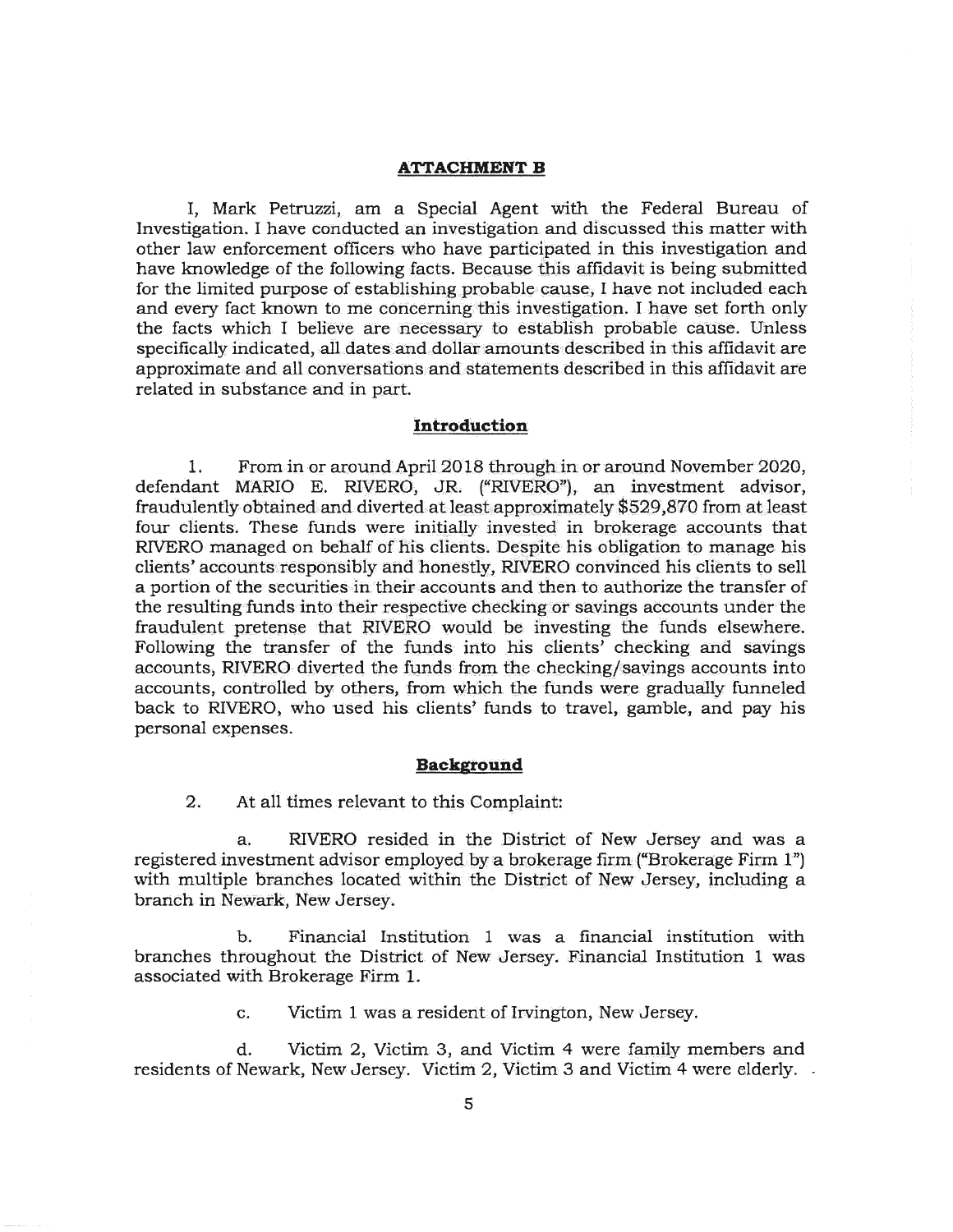e. RIVERO purported to provide investment advisor services to clients, including Victim 1, Victim 2, Victim 3 and Victim 4 (collectively the "Victims").

# **The Scheme to Defraud**

3. RIVERO abused his position as an investment advisor to target the Victims, developing overly-personal relationships with them to gain their friendship and trust. RIVERO then took advantage of that trust by convincing the Victims to sell a portion of the securities in their accounts and then obtaining their authorizations to transfer large sums of money from their brokerage accounts to their checking or savings accounts based on the promise that *RNERO* would invest their money in investments outside of their brokerage accounts. RIVERO caused large sums of money to be transferred from the Victims' respective brokerage accounts at Brokerage Firm 1 to their checking or savings accounts at Financial Institution 1.

4. After the Victim's funds were transferred to their checking or savings accounts at Financial Institution 1, RIVERO then obtained the Victims' authorizations to obtain cashier's checks, which he would then direct to one of three business entities:

a. Company 1-a corporate entity headquartered in Elizabeth, New Jersey and headed by one of RIVERO's family members ("Family Member l"). RIVERO caused approximately nine cashier's checks totaling approximately \$220,370 to be paid from the Victims to Company 1 during the scheme.

b. Company 2-a limited liability company headquartered in Elizabeth, New Jersey and also headed by Family Member 1. RIVERO caused approximately one cashier's check totaling approximately \$90,000 to be paid from the Victims to Company 2 during the scheme.

c. Company 3-a corporate entity headquartered in Hialeah, Florida and headed by one of RIVERO's associates. RIVERO caused approximately six cashier's checks totaling approximately \$219,500 to be paid to Company 3.

5. Business records show that RIVERO has significant ties to Companies 1, 2, and 3 and that a significant portion of the money that he stole from the Victims was funneled from Companies 1, 2, and 3 back to RIVERO and his friends and family.

# **Victim 1**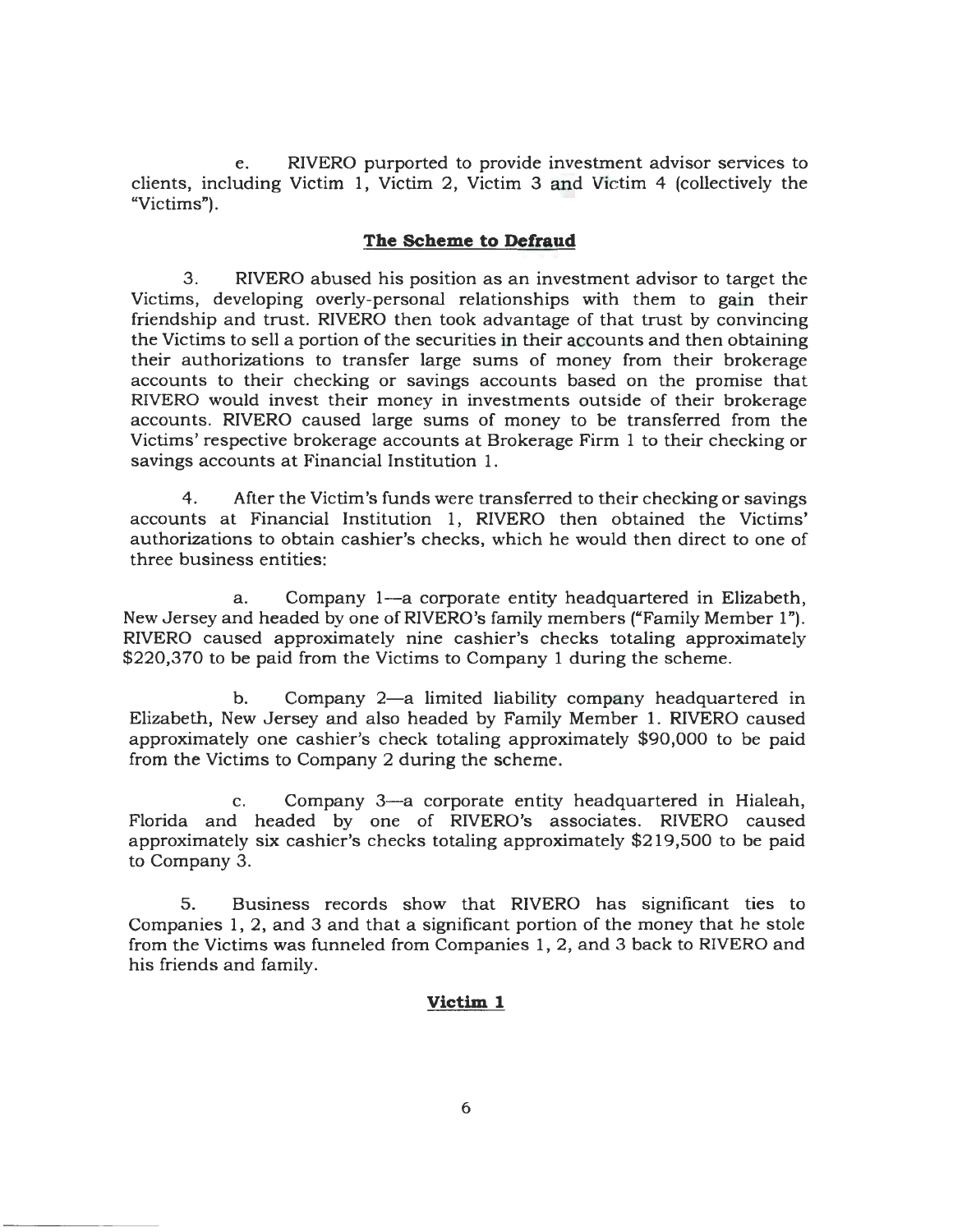6. Victim 1 established a brokerage account with Brokerage Firm 1 in or around 2015. In or around 2018, RIVERO began serving as Victim l's investment advisor and, in that capacity, managed Victim 1 's brokerage account.

7. In or around April 2018 and November 2018, RIVERO caused approximately two ACH transactions, whereby approximately \$100,044.02 in securities was liquidated and transferred from Victim 1's brokerage account at Brokerage Firm 1 to Victim l's savings account at Financial Institution 1.

8. On or about November 26, 2018, RIVERO promised to help Victim 1 search for an apartment. During that search, RIVERO recommended an "investment opportunity" to Victim 1. RIVERO then transported Victim 1 to a branch of Financial Institution 1, located in Linden, New Jersey, and convinced Victim 1 to purchase a cashier's check for \$90,000 payable to Company 2.

9. But Victim l's funds were not invested as RIVERO had promised. Rather, they were diverted to Family Member l's personal account and used to pay for RIVERO's personal and gambling expenses.

# **Victims 2, 3, and 4**

10. Victims 2, 3, and 4 established two joint-brokerage accounts at Brokerage Firm 1 (the "Joint Brokerage Accounts") in or around 2012.

11. From in or around July 2019 through in or around November 2020, RIVERO caused approximately nine wire transactions, whereby approximately \$365,562.46 in securities was liquidated and transferred from the Joint Brokerage Accounts into checking accounts belonging to Victims 2, 3, and 4 at Financial Institution 1.

12. From in around July 2019 through in or around November 2020, RIVERO convinced Victims 2, 3, and 4 to authorize him to "invest'' large sums of their money. Indeed, during this time period, RIVERO caused Victims 2, 3, and 4 to purchase approximately fifteen cashier's checks, totaling approximately \$439,870. Nine of these cashier's checks totaling approximately \$220,370 were made payable to Company 1, and six of these cashier's checks totaling approximately \$219,500 were made payable to Company 3.

13. These funds were not invested as RIVERO had promised. Rather, the funds paid to Company 1 were diverted to Family Member l's personal account and used to pay for RIVERO's personal and gambling expenses, and the funds paid to Company 3 were diverted back to one of RIVERO's personal accounts.

14. Approximately one month after Victims 2, 3, and 4 became suspicious and confronted RIVERO about the lack of return on their "investments," they received a fictitious statement in the mail purporting to show